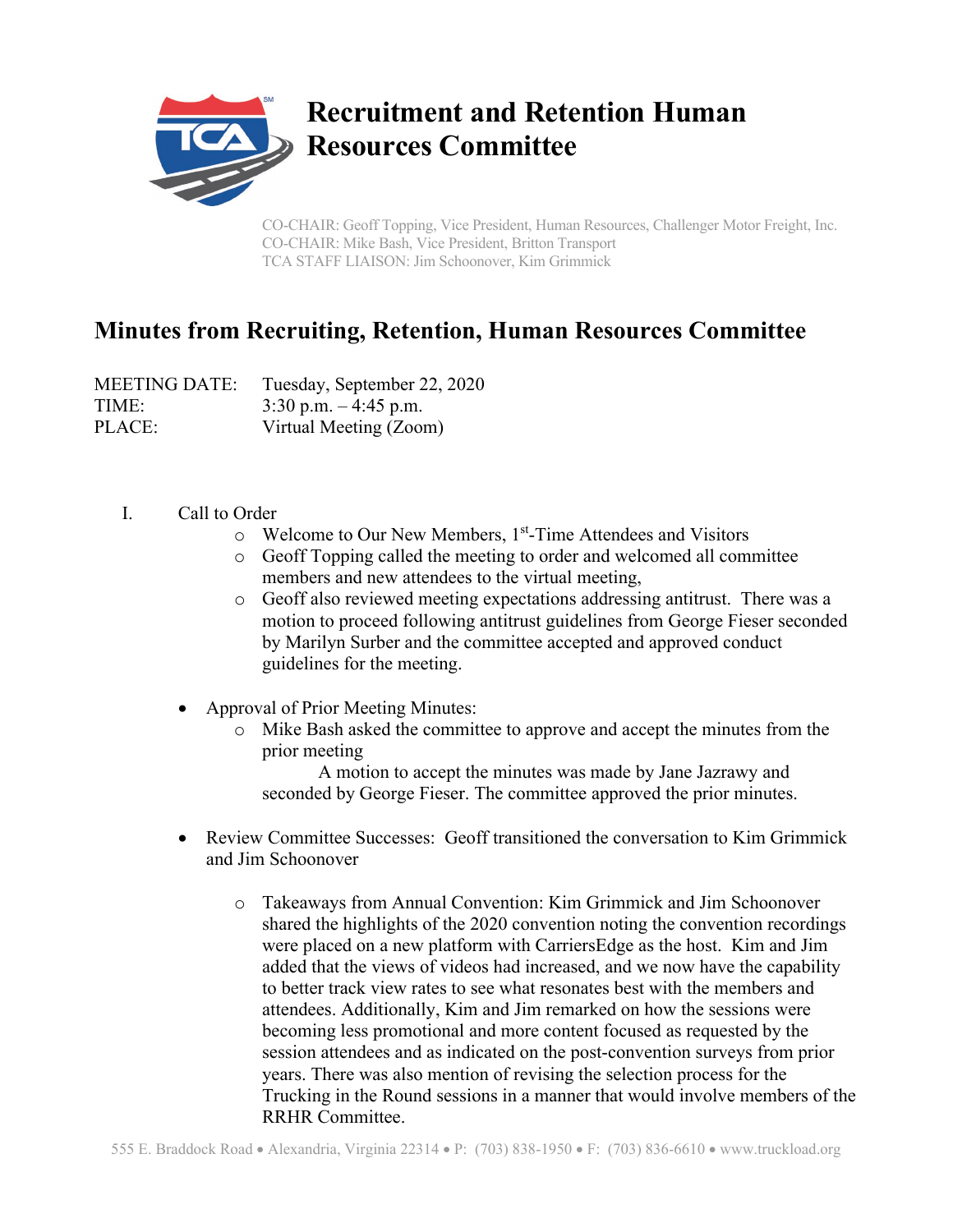- o Roll Out of Additional Content: Kim Grimmick and Jim Schoonover shared that the new educational content being rolled out from TCA has been primarily focused on three areas. The first has been the response and support of the COVID 19 initiative. All content from those sessions is available online to the public at Truckload.org. The second initiative is continuing the sponsored webinar sessions. The demand for content has focused on the communication and maintaining the "people touch" given the state of the pandemic and the disbursement of non-driver staff and the need to intensify and be responsive to driver needs. There is also a heightened need for safety content given the conditions of the industry.
- o Certificate of Fleet Management: Kim Grimmick shared that TCA will continue to offer this certificate program to carriers. Kim reminded the committee that the content had been revised as well as the level of interaction for the learner. She shared that more than 300 users are now accessing the content. Geoff reminded the committee of the pricing model and that it has changed and is now a rooftop model making the content accessible across as many staff as desired at no additional cost.
- o Safety Content: Kim and Jim shared the webinar attendance when content addresses safety. They then shared the role out of a new program that would be six sessions in length and led by Brian Fielkow. The session would focus primarily on developing a culture of safety across a carrier's operations. As a TCA member benefit, TCA members would have access to a VIP experience that involves the course content as well as separate meeting sessions.
- Committee Engagement:
	- o Ongoing engagement: Geoff and Mike addressed the requests for more webinars covering a span of topics across the carrier operations. They reminded the committee that, historically, the educational sessions focused primarily on the Recruiting and Retention aspect of the industry and now the content spans across all aspects of the business. They questioned the committee members on potential topics and the feedback received addressed content to address how to stay connected with staff and still provide the personal experience of being in the office and communicating eye to eye.
	- o Annual Convention selection: Mike, Geoff, Jim and Kim then proposed a modification of how speakers would be selected for the Trucking in the Round Sessions. The concept being that the committee would have a task force making the selection of the speakers based upon the proposal submittals across as many as nine different content areas. Volunteers for the selection process were then requested based upon their area of comfort and expertise. It was also shared that this would be an ongoing part of the committee role going forward on an annual basis.